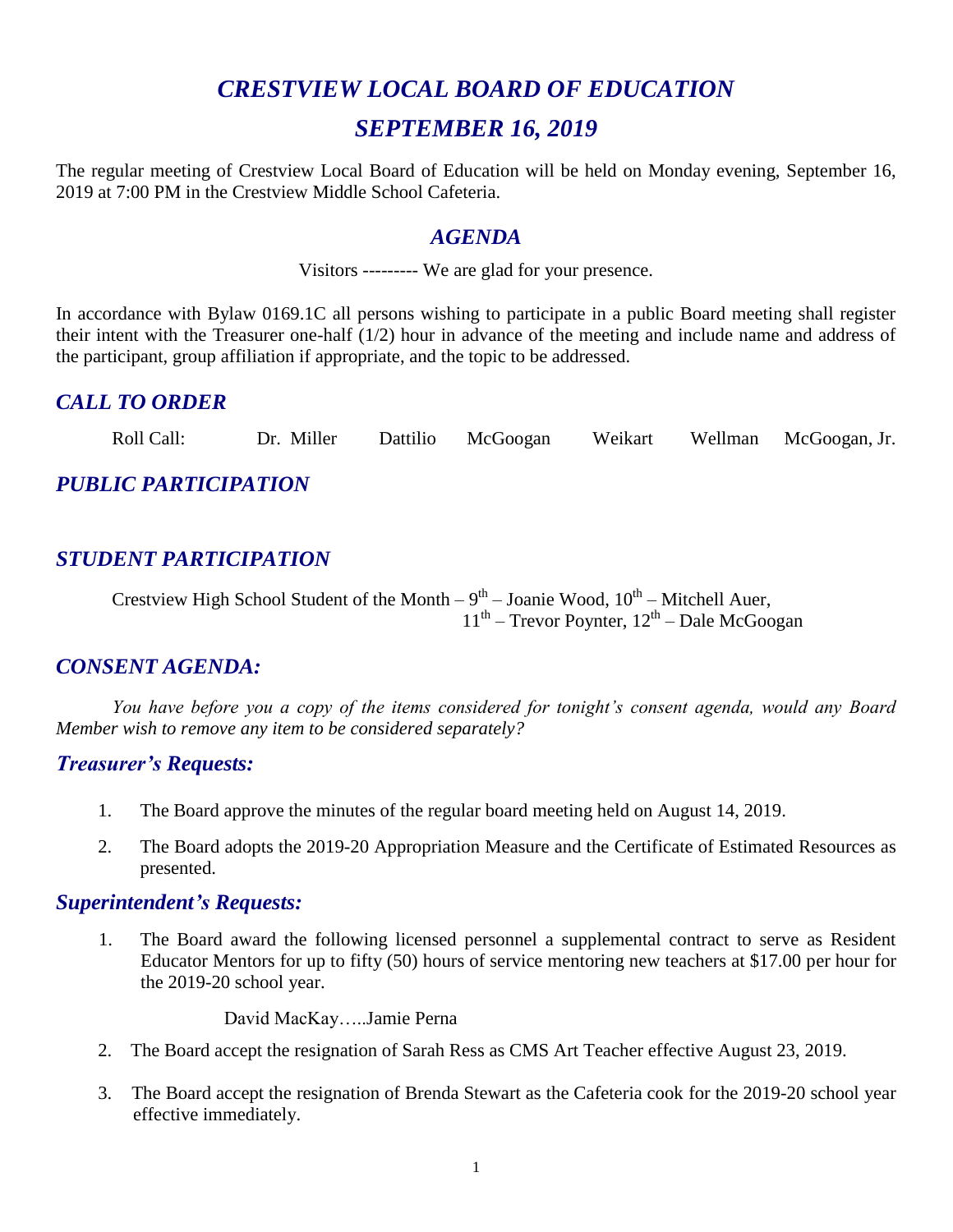4. The Board employ the following licensed personnel on a one (1) year limited contract basis for the 2019-20 school year according to the salary schedule as recommended by Matthew T. Manley, Superintendent, pending receipt of all required reports:

Cassidy Griffin – CHS/CMS Art Teacher

5. The Board approve the following non-teaching personnel for a one (1) year limited contract basis effective September 16, 2019 through July 31, 2020 according to the salary schedule as recommended by Matthew T. Manley, Superintendent, all required reports are on file:

Brenda Stewart – CES Cafeteria Head Cook

 6. The Board approve placement on a higher teacher pay scale effective the beginning of the first semester for the 2019-20 school year; official transcripts are on file:

Dominic Dangelo – Masters+15

7. The Board grant supplemental contracts to the following licensed personnel for the 2019-2020 school year as per salary schedule for the assignment designated pursuant to O.R.C. 3313.53; all required reports are on file:

> Darren Miller – On-Line Learning Coordinator Stephanie Chizmar – Elementary Music Randi Kubas – CHS Senior Class Advisor Erica Guerrier – CMS Detention Monitor

- 8. The Board accept the resignation of Samantha DiCello as the freshman girl's basketball coach for the 2019-20 school year effective immediately.
- 9. The Board grant pupil activity contracts to the following nonteaching personnel for the 2019-2020 school year as per salary schedule for the assignment designated pursuant to O.R.C. 3313.53; all required reports are on file:

Samantha DiCello – CMS 7<sup>th</sup> Grade Girls Basketball Coach Haleigh Anderson - CHS Freshman Girl Basketball Coach Victor Nery – CHS Varsity Head Wrestling Coach

10. The Board grant pupil activity contracts to the following nonteaching personnel for the 2019-2020 school year as per salary schedule for the assignment designated pursuant to O.R.C. 3313.53; pending receipt of all required reports:

> Nathanael DiCross - CHS Varsity Assistant Girls Basketball Coach Julie Austalosh – CMS 8<sup>th</sup> Grade Girls Basketball Coach

11. The Board approve the following personnel for Athletic Department event position for the 2019-20 school year:

Michael Turvey – CHS Football Scoreboard Operator

12. The Board grant permission to the following to transport students by private vehicle during the 2019- 20 school year.

Sarah Julian

13. The Board grant tuition reimbursement contracts to the following licensed personnel as per the 2018- 21 CEA Negotiated Agreement, in the amount of \$100.00 per semester hour or \$75.00 per quarter hour, for hours satisfactorily completed during the 2018-19 school year:

| <b>Brady Amerson</b>                | 3 Semester Hours | Eric Bable        | 3 Semester Hours  |  |
|-------------------------------------|------------------|-------------------|-------------------|--|
| Aaron Blatch                        | 3 Semester Hours | Dominic Dangelo   | 15 Semester Hours |  |
| J. Grady Long                       | 6 Semester Hours | Rachel Sebastiani | 8 Semester Hours  |  |
| Stephanie Stewart 15 Semester Hours |                  |                   |                   |  |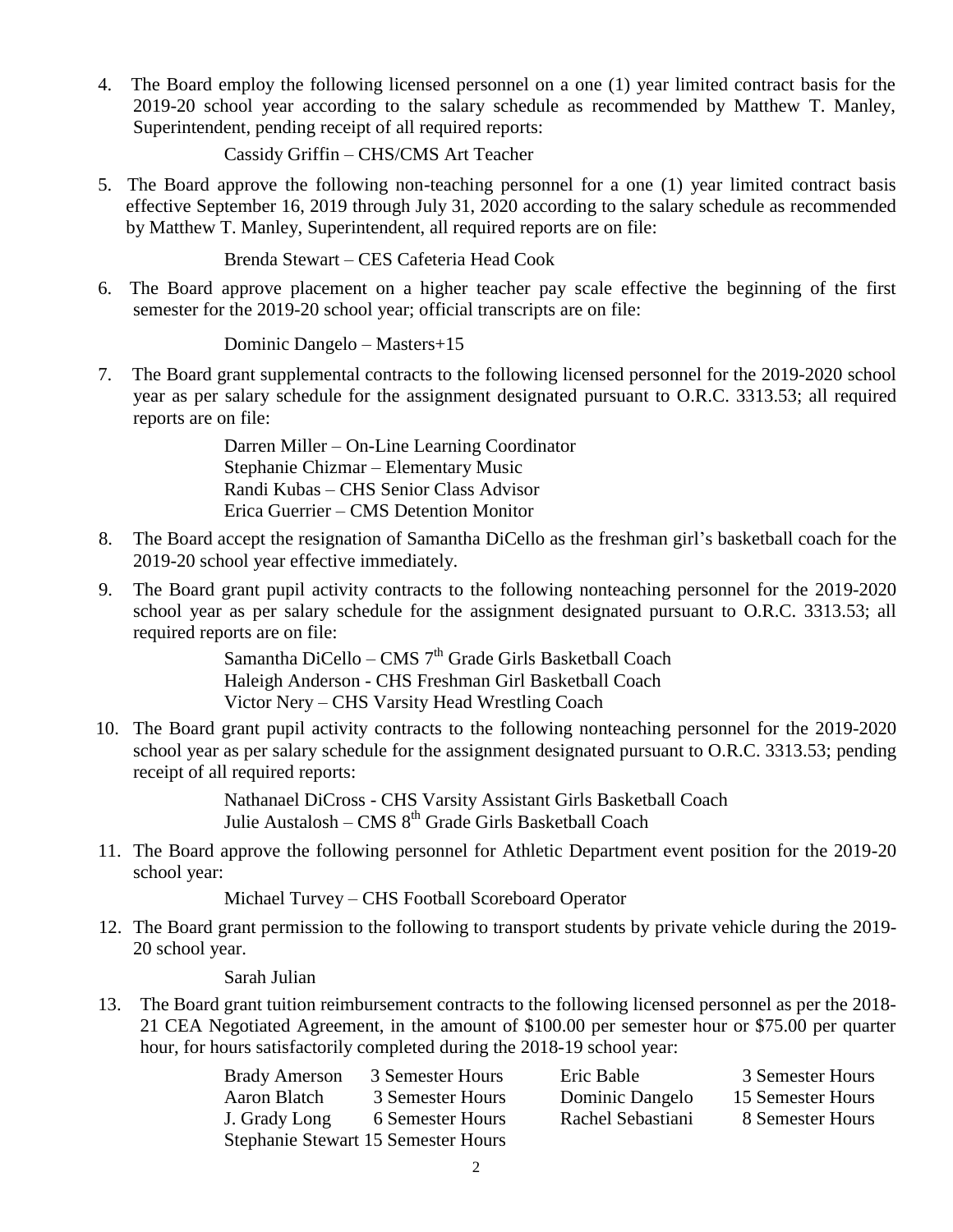14. The Board approve the following certificated personnel be placed on the approved substitute list for the 2019-20 school year, be granted a limited teaching contract, substitute basis only, according to salary schedule; all required reports are on file:

> *High School, Middle School & Elementary School* Brenda Goss – Multi-Age PK-12 General

15. The Board approve the following non-teaching personnel be placed on the approved substitute list for the 2019-20 school year, substitute basis only, according to wage rate for the assignment designated; all required reports are on file:

> *Secretary* – Kyle Graham *Cafeteria* – Dara Price…Aleli Amabile *Bus Drivers –* Harold Kelley

- 16. The Board approve bus routes and stops for the 2019-20 school year and to authorize the Superintendent and Transportation Supervisor to adjust routes and stops during the 2019-20 school year as necessary.
- 17. The Board approve the following Volunteer Handbook for the 2019-20 school year as presented.

#### **END of CONSENT AGENDA**

Recommend: The Board approve the consent agenda as presented:

| Moved by $\qquad$ , second by |                     | _to approve consent agenda. Vote yes: ____ |  |
|-------------------------------|---------------------|--------------------------------------------|--|
| Vote no                       | Absent <sup>.</sup> | . Motion carried . Failed                  |  |

#### *Treasurer's Requests/Recommendations not included in Consent Agenda:*

1. Recommend: The Board approve financial reports and investments as prepared and presented.

Moved by \_\_\_\_\_, second by \_\_\_\_\_. Vote yes: \_\_\_\_\_, \_\_\_\_\_, \_\_\_\_\_, \_\_\_\_\_, \_\_\_\_\_. Vote no: \_\_\_\_, ——, ——, ——, ———, Absent: \_\_\_\_, \_\_\_\_\_. Motion carried \_\_\_\_\_. Failed \_\_\_\_.

2. Recommend: The Board accept donations from:

| a. Leetonia Mennonite church          | \$. | 500.00 for Student Assistance Fund                                                     |
|---------------------------------------|-----|----------------------------------------------------------------------------------------|
| b. Crestview PTO                      |     | \$5,170.14 for CES/CMS Football field trips                                            |
|                                       |     | expenses                                                                               |
| c. Humtown Pattern                    |     | \$2,300.00 for STEM supplies                                                           |
| d. Doug Dattilio Family               | \$  | 50.00 for Football game ball                                                           |
| e. Doug Dattilio Family               | \$  | 25.00 for Boys Soccer game ball                                                        |
| f. Jim & Carol Bable                  | \$  | 25.00 for Volleyball game ball                                                         |
| g. Akron Children's Hospital-Boardman |     | for Office furniture                                                                   |
|                                       |     | Moved by _____, second by _____. Vote yes: _____, _____, _____, _____, _____. Vote no: |
|                                       |     | . Failed                                                                               |

3. Recommend: The Board approve the contract with Chad Hess for professional certified operator services for the Crestview Local Water facilities for a period of twelve (12) months.

Moved by \_\_\_\_\_, second by \_\_\_\_\_. Vote yes:  $\_\_\_\_\_\_\_\_\_\_\_\_\_\_\_$  \_\_\_\_\_, \_\_\_\_\_, \_\_\_\_\_. Vote no:  $\_\_\_\_\_\_\$ \_\_\_\_\_, \_\_\_\_\_\_, \_\_\_\_\_\_\_. Absent: \_\_\_\_\_\_, \_\_\_\_\_\_. Motion carried \_\_\_\_\_\_. Failed \_\_\_\_\_.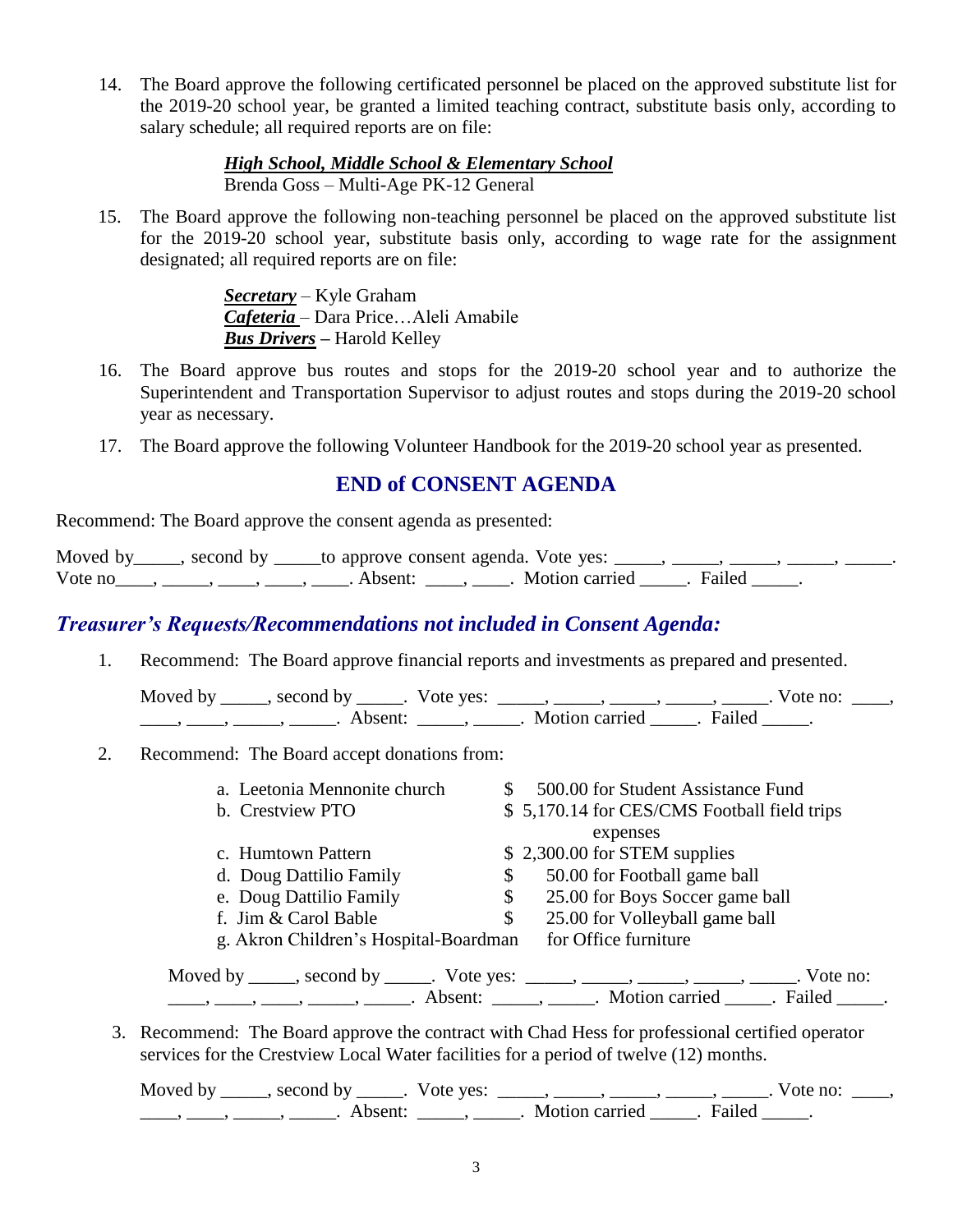4. Recommend: The Board approve the revised 403(b) Retirement Plan document effective immediately as per attachment.

Moved by \_\_\_\_\_, second by \_\_\_\_\_. Vote yes: \_\_\_\_\_, \_\_\_\_\_, \_\_\_\_\_, \_\_\_\_\_, \_\_\_\_\_. Vote no: \_\_\_\_,  $\underbrace{\hspace{2cm}}$ ,  $\underbrace{\hspace{2cm}}$ ,  $\underbrace{\hspace{2cm}}$  Absent:  $\underbrace{\hspace{2cm}}$ ,  $\underbrace{\hspace{2cm}}$ . Motion carried  $\underbrace{\hspace{2cm}}$ . Failed  $\underbrace{\hspace{2cm}}$ .

## *Board Reports:*

| 1. Career Center Report               | Mr. Wellman       |
|---------------------------------------|-------------------|
| 2. Student Achievement Liaison Report | Mr. Dattilio      |
| 3. Legislative Report                 | Mr. Weikart       |
| 4. Student Board Member Report        | Mr. McGoogan, Jr. |

### *Board Committee Reports:*

| 1. Buildings & Grounds | Mr. McGoogan |
|------------------------|--------------|
| 2. Athletic Council    | Mr. Dattilio |
| 3. Personnel           | Mrs. Wellman |
| 4. Finance Audit       | Mrs. Wellman |
| 5. Policy              | Mrs. Wellman |
| 6. Communications      | Mr. Weikart  |
| 7. Insurance           | Mr. Weikart  |
| 8. Business Advisory   | Mrs. Wellman |

#### *Administrative Reports:*

| 1. Elementary School | Mrs. Dangerfield   |
|----------------------|--------------------|
| 2. Middle School     | Mrs. Lemaster      |
| 3. High School       | Mrs. Nappi         |
| 4. Special Education | Mr. Pancake        |
| 5. Athletic          | Mr. Cusick         |
| 6. Lunchroom         | <b>Miss Wilmes</b> |
| 7. Technology        | Mr. Miller         |
| 8. Transportation    | Mr. Burbick        |
| 9. Maintenance       | Mr. Radman         |
|                      |                    |

#### **Superintendent's Report:** Mr. Manley

#### *Superintendent's Requests/Recommendations not included in Consent Agenda:*

1. Recommend: The Board award the following licensed personnel a supplemental contract to serve on the SLO Evaluation Committee for up to 20 hours of service at \$17.00 per hour for the 2019-20 school year.

| <b>Ashley Bartholomew</b><br>Ann Hall<br>Shawn Louk<br>Kathryn Vrabel          | Doris Buzzard<br>Jill Hall<br>David MacKay<br>Steven Weber | Marian Dangerfield<br><b>Allison Lemaster</b><br><b>Timothy Pancake</b> | Kimberly Gilbert<br>J. Grady Long<br>Kathleen Storm |
|--------------------------------------------------------------------------------|------------------------------------------------------------|-------------------------------------------------------------------------|-----------------------------------------------------|
| Moved by _____, second by _____. Vote yes: _____, _____, _____, _____, ______, | Absent: $\qquad \qquad$ , $\qquad \qquad$ .                |                                                                         | Vote no:<br>Motion carried Failed .                 |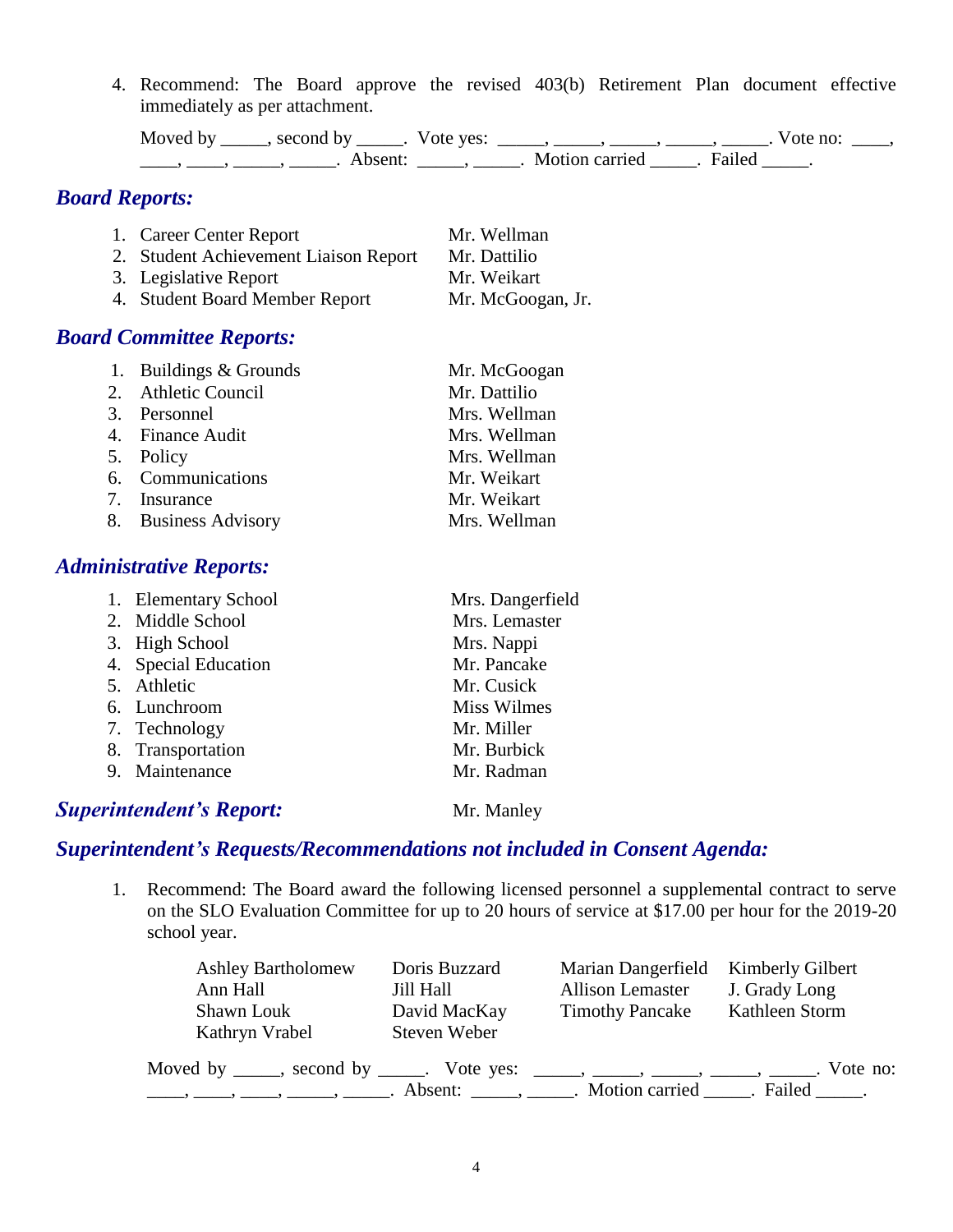2. Recommend: The Board approve the voluntary transfer of Jamie Perna from CHS Art Teacher to CHS/CMS Art Teacher, 5 hours per day, effective October 28, 2019, for the remainder of the 2019- 20 school year.

Moved by \_\_\_\_\_, second by \_\_\_\_\_. Vote yes: \_\_\_\_\_, \_\_\_\_\_, \_\_\_\_\_, \_\_\_\_\_, \_\_\_\_\_. Vote no: \_\_\_\_\_, \_\_\_\_\_, \_\_\_\_\_, \_\_\_\_\_\_. Absent: \_\_\_\_\_, \_\_\_\_\_. Motion carried \_\_\_\_\_. Failed \_\_\_\_\_.

3. Recommend: The Board approve permission for the girls softball team to leave after school on Thursday, April 9, 2020 for a trip to Pigeon Forge, Tennessee, and then return on Monday, April 13, 2020; No school will be missed during these days.

Moved by \_\_\_\_, second by \_\_\_\_\_. Vote yes:  $\frac{1}{\sqrt{2}}$ , \_\_\_\_, \_\_\_\_, \_\_\_\_, \_\_\_\_. Vote no: \_\_\_\_\_, \_\_\_\_\_, \_\_\_\_\_, \_\_\_\_\_\_. Absent: \_\_\_\_\_\_, \_\_\_\_\_. Motion carried \_\_\_\_\_\_. Failed \_\_\_\_\_.

4. Recommend: The Board approve the proposal from the  $8<sup>th</sup>$  grade teachers to take the  $8<sup>th</sup>$  grade students on a field trip to Washington, D.C. on May 11 & 12, 2020 with  $20^{th}$  Century Tours.

Moved by \_\_\_\_\_, second by \_\_\_\_\_. Vote yes: \_\_\_\_\_, \_\_\_\_\_, \_\_\_\_\_, \_\_\_\_\_, \_\_\_\_\_. Vote no:  $\underline{\phantom{a}}$ ,  $\underline{\phantom{a}}$ ,  $\underline{\phantom{a}}$ ,  $\underline{\phantom{a}}$ ,  $\underline{\phantom{a}}$ ,  $\underline{\phantom{a}}$ ,  $\underline{\phantom{a}}$ ,  $\underline{\phantom{a}}$ ,  $\underline{\phantom{a}}$ ,  $\underline{\phantom{a}}$ ,  $\underline{\phantom{a}}$ ,  $\underline{\phantom{a}}$ ,  $\underline{\phantom{a}}$ ,  $\underline{\phantom{a}}$ ,  $\underline{\phantom{a}}$ ,  $\underline{\phantom{a}}$ ,  $\underline{\phantom{a}}$ ,

5. Recommend: The Board approve the following Resolution by the School District Board to accept the Master Facility Plan for the Ohio Facilities Construction commission Expedited Local Partnership Program.

**WHEREAS**, the Ohio Facilities Construction Commission (Commission) has approved the School District to participate in the Expedited Local Partnership Program; and

**WHEREAS**, the School District hereby concurs with, and approves the use of, the findings outlined in the final "Facilities Assessment Report" dated **March, 2002** with revisions **February, 2008 & May, 2019** for the purpose of developing a master facilities plan. The Commission and School District understand that the use of the Facilities Assessment Report is for the purpose of developing an estimated project budget and scope and that the potential for the existence of undocumented conditions that could increase the final cost of the project does exist; and

**WHEREAS**, the School District Board hereby concurs with and approves the use of the Enrollment Projections dated **August 2, 2019**. The School District Board and the Commission acknowledge that actual enrollment status will be reviewed annually; and

**WHEREAS,** the School District acknowledges the Commission recommendation that the School District engage a design and construction professional to assist in the review of the information presented in the Facilities Assessment Report. The School District has provided any information available to aid in the identification of any areas of concern for conditions, which cannot be readily observed by standard assessment procedures throughout the School District's facilities and the School District acknowledges that the scope of services provided by the professional authoring the Facilities Assessment Report does not include invasive facilities and grounds investigation; and

**WHEREAS,** the School District acknowledges that neither the School District nor the Commission have control over conditions which are hidden or otherwise unknown at the conclusion of the assessment report and master facilities plan; and

**WHEREAS**, the School District desires to proceed with the Scope of the Project and Master Facilities Plan as indicated below:

**SCOPE OF THE PROJECT**: Build one new elementary/middle/high school to house grades PK thru 12; allowance to abate and demolish Crestview Elementary School and Crestview Middle/High School.

| <b>STATE SHARE:</b>    | \$37,873,348 | 88% |
|------------------------|--------------|-----|
| LOCAL SHARE:           | \$5.164.547  | 12% |
| <b>PROJECT BUDGET:</b> | \$43,037,895 |     |